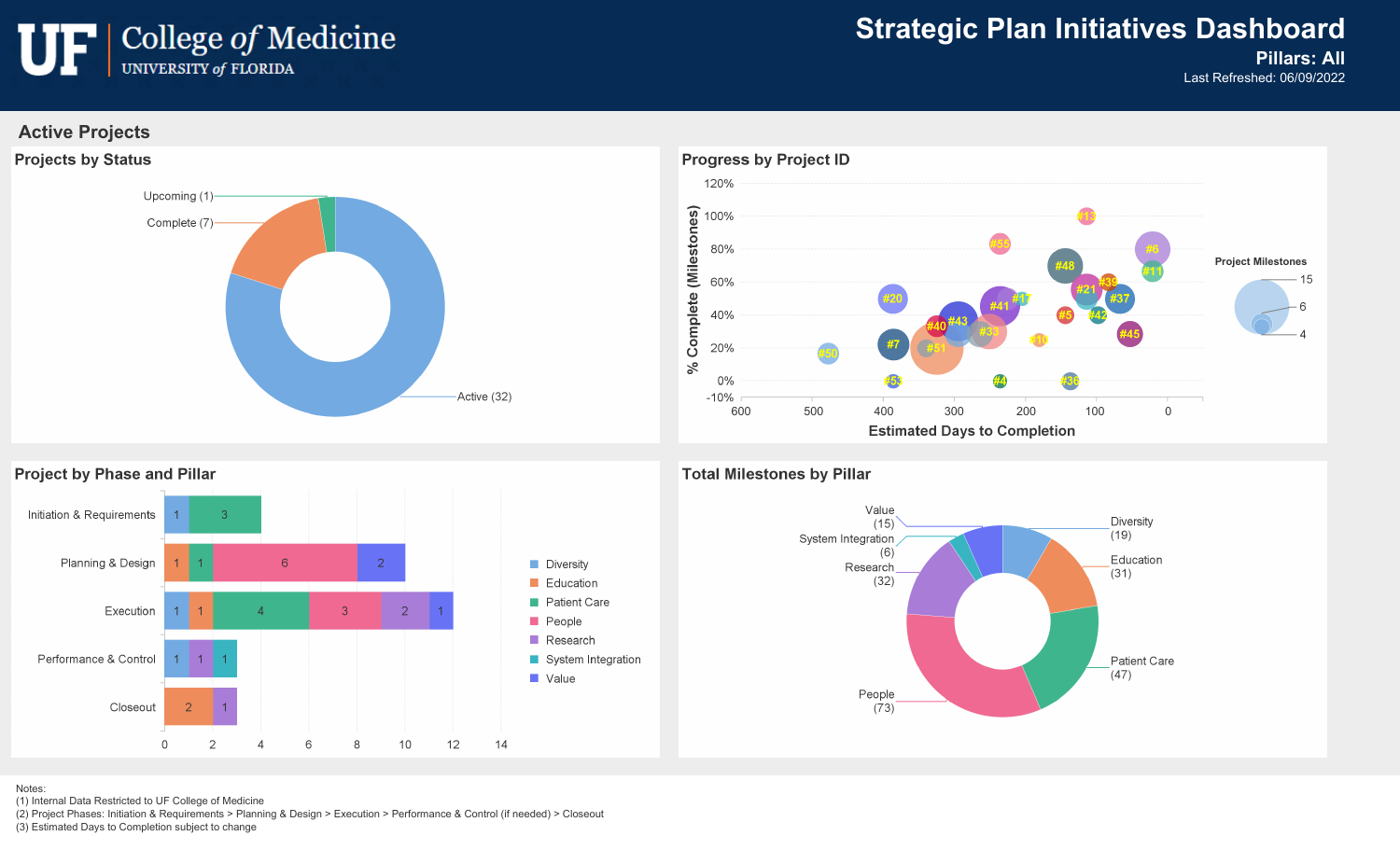

## **Strategic Plan Initiatives Dashboard**

### **Pillars: All**

Last Refreshed: 06/09/2022

#### **Active Projects**

| <b>Pillar</b>       | <b>Project Name</b>                                                                        | <b>Project Champion</b>                                 | <b>Description</b>                                                                                                                                                                                                                                                                                                                                                                                                                                                                                        | <b>Project Manager</b>         | <b>Phase</b>              | <b>Project ID</b> |
|---------------------|--------------------------------------------------------------------------------------------|---------------------------------------------------------|-----------------------------------------------------------------------------------------------------------------------------------------------------------------------------------------------------------------------------------------------------------------------------------------------------------------------------------------------------------------------------------------------------------------------------------------------------------------------------------------------------------|--------------------------------|---------------------------|-------------------|
| Research            | Centralized Research<br>Infrastructure at the<br>UF College of<br>Medicine                 | Lindsay Thompson, MD                                    | This project seeks to create scalable and centralized research infrastructure that<br>incorporates faculty education and development to enhance research dollars,<br>engage faculty and promote national recognition.                                                                                                                                                                                                                                                                                     | Lidia Kulemina.<br>PhD         | Execution                 | #13               |
| <b>Patient Care</b> | Transitioning<br>Adolescent Children<br>with Pediatric Care to<br><b>Adult Healthcare</b>  | Maria Kelly, MD                                         | Development of a multi-faceted, interdisciplinary program that links pediatrics, family<br>medicine, internal medicine, sub-specialists, social workers, and health coaches to<br>successfully transition adolescent children with pediatric care to adult healthcare.<br>The outcome will be a positive, patient- and family-centered approach that improves<br>access to care, quality of life and education.                                                                                           | Jeffrey Scott, MBA             | Execution                 | #67               |
| People              | <b>Faculty Mentorship</b><br><b>Resource Center</b>                                        | Jennifer Bizon, PhD: Michael Okun, MD                   | Create an inclusive environment in which our faculty can experience professional<br>growth and development. The Faculty Mentorship Resource Center will create a<br>dashboard that is cross-disciplinary and offers a central hub of resources including<br>best practices, literature and guidelines. It will provide numerous levels of<br>interaction to build connections and community.                                                                                                              | Jeffrey Scott, MBA             | Planning & Design         | #33               |
| System Integration  | Central Florida<br><b>Clinical Integration</b><br>Playbook                                 | Marvin Dewar, MD, JD                                    | Guidance to Gainesville-based COM departments and services seeking to integrate<br>patient care at The Villages Health and UF Health Central Florida. Our goal is to<br>efficiently and effectively integrate existing service lines into new patient populations<br>while ensuring consistent best practices, high quality evidence-based care, and<br>outstanding patient experiences across all points of care by defining key processes<br>and disseminating vital information.                       | Jeremy Schmidt,<br><b>MHA</b>  | Performance & Control     | #11               |
| Diversity           | A Network of<br><b>Department Faculty</b><br>Liaisons for Diversity,<br>Equity & Inclusion | Donna Parker, MD                                        | The College of Medicine has an Office for Diversity and Health Equity, and a pillar of<br>Diversity, Inclusion and Healthcare Equity in the strategic plan. A number of<br>initiatives are emanating from the strategic plan feedback process that will be<br>launched down to the department level. And, the Office for Diversity and Health<br>Equity has events throughout the year (e.g., Diversity week) that department<br>representation could bring to the front lines to increase participation. | Gailine McCaslin,<br>MS.       | Execution                 | #1                |
| People              | Dashboard for Faculty<br><b>Hiring Process</b>                                             | Kevin Clarke, EdD                                       | Create a clear, transparent dashboard system to track the status of faculty hires in<br>the system.                                                                                                                                                                                                                                                                                                                                                                                                       | Jennifer Munroe,<br><b>MBA</b> | Execution                 | #17               |
| <b>Patient Care</b> | <b>Enhance the Patient</b><br>Experience at<br><b>Outpatient Clinics</b>                   | A. Wright, MD; C. Stalvey, MD; B. Lobo, MD; C. Gray, MD | Move towards excellence in quality service, patient experience and employee<br>engagement – beginning with a pilot project at our out-patient clinics. We will<br>engage expert consultants (e.g., The Disney Institute) to guide the planning and<br>implementation of this exciting initiative.                                                                                                                                                                                                         | Jeffrey Scott, MBA             | Initiation & Requirements | #27               |
| <b>Diversity</b>    | Guidelines for<br>Inclusive Recruitment<br>Practices                                       | Amelia Baiden, MBA; Will Stephens                       | Develop and disseminate guidelines and best practices to be incorporated by faculty<br>search committees to attract diverse candidate pools and ensure inclusive practices<br>throughout the recruitment process.                                                                                                                                                                                                                                                                                         | Gailine McCaslin,<br><b>MS</b> | Performance & Control     | #37               |
| People              | Implementation of<br>Well-Being Index for<br><b>Faculty and Students</b>                   | Lisa Merlo, PhD, MPE                                    | Offering the Well-Being Index to students and faculty will be the first step in<br>transforming our approach to well-being. The implementation of this index will<br>emphasize the importance of wellness, and the results will inform targeted efforts<br>('Precision Wellness') to address issues and concerns.                                                                                                                                                                                         | Scott Mullen, MHA              | Execution                 | #39               |

Notes:

(1) Internal Data Restricted to UF College of Medicine

(2) Project Phases: Initiation & Requirements > Planning & Design > Execution > Performance & Control (if needed) > Closeout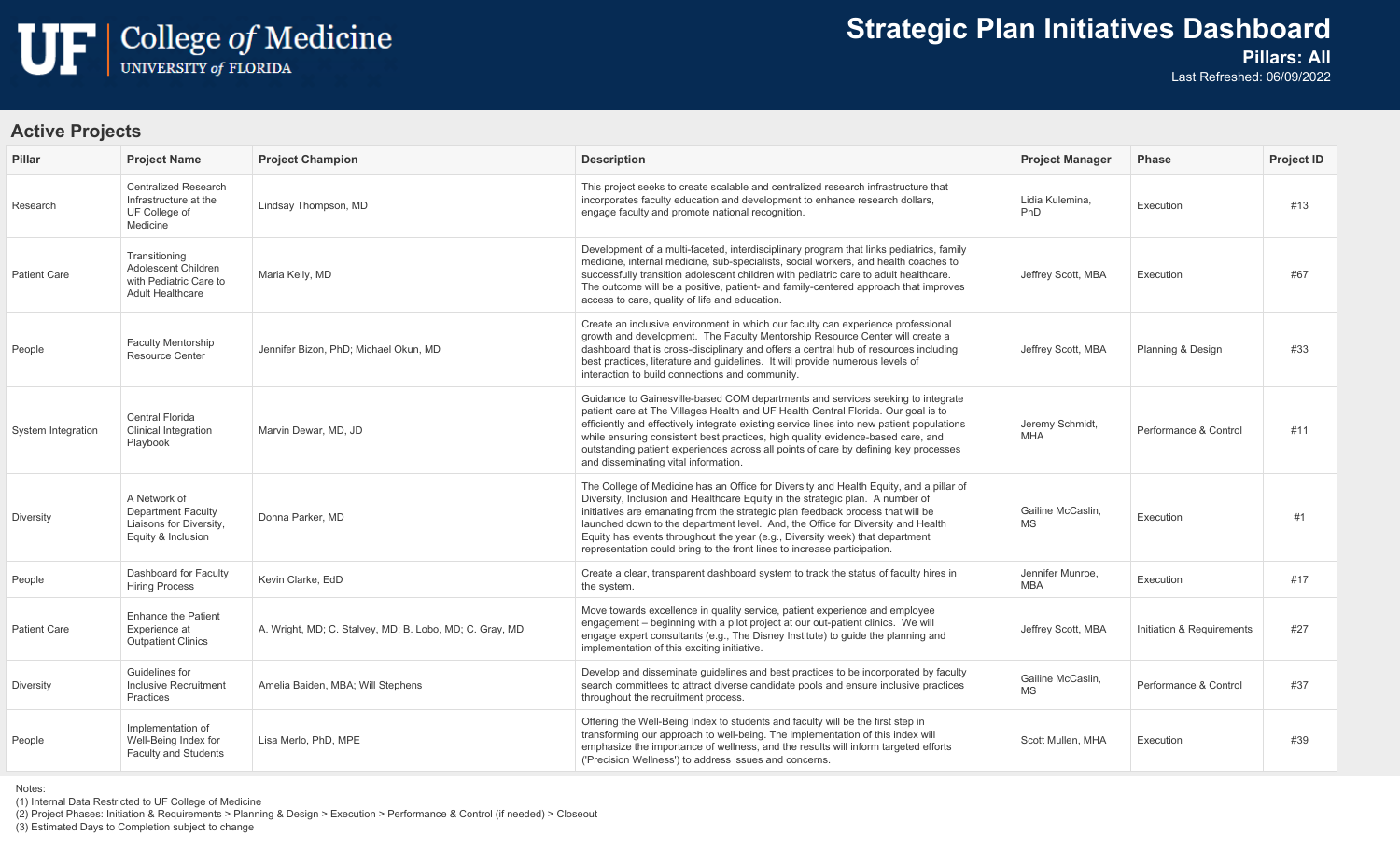## $\begin{tabular}{|c|c|} \hline \textbf{U} & \textbf{College of Medicine} \\ \hline \textbf{UNIVERSITY of FLORIDA} \end{tabular}$

## **Strategic Plan Initiatives Dashboard**

#### **Pillars: All**

Last Refreshed: 06/09/2022

| Pillar              | <b>Project Name</b>                                                                             | <b>Project Champion</b>         | <b>Description</b>                                                                                                                                                                                                                                                                                                                                                                                                                                                                                                                                                                                                                                                                                          | <b>Project Manager</b>         | <b>Phase</b>      | <b>Project ID</b> |
|---------------------|-------------------------------------------------------------------------------------------------|---------------------------------|-------------------------------------------------------------------------------------------------------------------------------------------------------------------------------------------------------------------------------------------------------------------------------------------------------------------------------------------------------------------------------------------------------------------------------------------------------------------------------------------------------------------------------------------------------------------------------------------------------------------------------------------------------------------------------------------------------------|--------------------------------|-------------------|-------------------|
| <b>Patient Care</b> | Improve Access to<br>Care                                                                       | Laura Gruber, MBA, MHA          | Implement best practices in the Access Center based on industry standards to<br>improve access to care and the patient experience.                                                                                                                                                                                                                                                                                                                                                                                                                                                                                                                                                                          | Jeremy Schmidt,<br><b>MHA</b>  | Execution         | #40               |
| People              | Improve Sourcing and<br>Outreach for Faculty<br>Recruitments                                    | Jenna Glendinning               | The development of a sourcing and outreach guidelines and tools to enhance<br>recruitment efforts.                                                                                                                                                                                                                                                                                                                                                                                                                                                                                                                                                                                                          | Richanne Lamb                  | Execution         | #41               |
| Value               | Learning Center for<br>Value Institute - A<br><b>Quality Academy</b>                            | Michelle Lossius, MD            | This project will undertake the development of a comprehensive Quality Academy<br>that will offer continuing Quality and Patient Safety education to UF Health<br>stakeholders to provide evidence-based, outcomes-driven practices and<br>conscientiously managing resources that will increase high-value, equitable patient-<br>centered and population-based care. The purpose of this project is to develop a<br>framework to provide continuing education to UF Health professionals taught by UF<br>Health professionals.                                                                                                                                                                            | Scott Mullen, MHA              | Planning & Design | #42               |
| People              | Onboarding<br>Resources for the<br><b>COM Community</b>                                         | Brent Miller, MS; Joey Goodman  | The development of standardized and personalized onboarding tools and materials<br>to welcome new employees to our community and ensure they have the support<br>they need to be successful.                                                                                                                                                                                                                                                                                                                                                                                                                                                                                                                | Richanne Lamb                  | Planning & Design | #43               |
| Education           | Residents and<br><b>Fellows Participation</b><br>in the UF Employee<br><b>Education Program</b> | Kevin Clarke, EdD               | This project will present residents and fellows with the opportunity to participate in<br>the UF Employee Education Program. The COM values professional development<br>and this project will help residents and fellows accomplish their educational goals.                                                                                                                                                                                                                                                                                                                                                                                                                                                | Jennifer Munroe,<br><b>MBA</b> | Closeout          | #55               |
| <b>Patient Care</b> | Streamline the Hiring<br>Process for Advanced<br><b>Practice Providers</b>                      | Tammy Williams, MHA             | Streamline the internal hiring process for Advanced Practice Providers.                                                                                                                                                                                                                                                                                                                                                                                                                                                                                                                                                                                                                                     | Mindy Pulliam                  | Execution         | #64               |
| Value               | <b>CUSP Training</b>                                                                            | Nila Radhakrishnan, MD          | This initiative involves a cohort of physicians and nurses who will attend the<br>Comprehensive Unit-Based Safety Program (CUSP) training at the Johns Hopkins<br>Armstrong Institute for Patent Safety and Quality. Once the CUSP training is<br>complete, the physician/nurse dyad will collaborate on the development and<br>implementation of a CUSP team within their assigned units/spaces. This initiative<br>will seek to improve the patient safety culture while providing our caregivers<br>resources to tackle quality and safety risks in their work units. It will contribute to a<br>foundation for a robust Quality and Patient Safety program that will benefit patients<br>and providers. | Scott Mullen, MHA              | Execution         | #16               |
| People              | <b>Professional Health</b><br>Committee                                                         | Kevin Clarke, EdD               | This project aims to develop a faculty health committee and create resources for the<br>College of Medicine to support a culture of wellness and professionalism. This<br>committee will provide educational and consultative tools to promote preventative<br>health, self-care and stress management both for clinicians and research scientists<br>at the faculty and trainee level. Developing this faculty health committee will ensure<br>a culture of professional and personal satisfaction and recognize the college's<br>continued investment in overall wellbeing.                                                                                                                               | Richanne Lamb                  | Planning & Design | #51               |
| <b>Patient Care</b> | <b>Ambulatory Surgical</b><br><b>Center Series</b>                                              | Parker Gibbs, MD; Tim Morey, MD | The goal of this project is to explore the evolving trends in the ambulatory surgical<br>landscape, examine the current and ideal future state of outpatient procedures while<br>assessing potential impact to the organization, identify regional market trends of<br>interest, and explore potential strategies around facility alignment.                                                                                                                                                                                                                                                                                                                                                                | Jeremy Schmidt,<br><b>MHA</b>  | Execution         | #5                |

Notes:

(1) Internal Data Restricted to UF College of Medicine

(2) Project Phases: Initiation & Requirements > Planning & Design > Execution > Performance & Control (if needed) > Closeout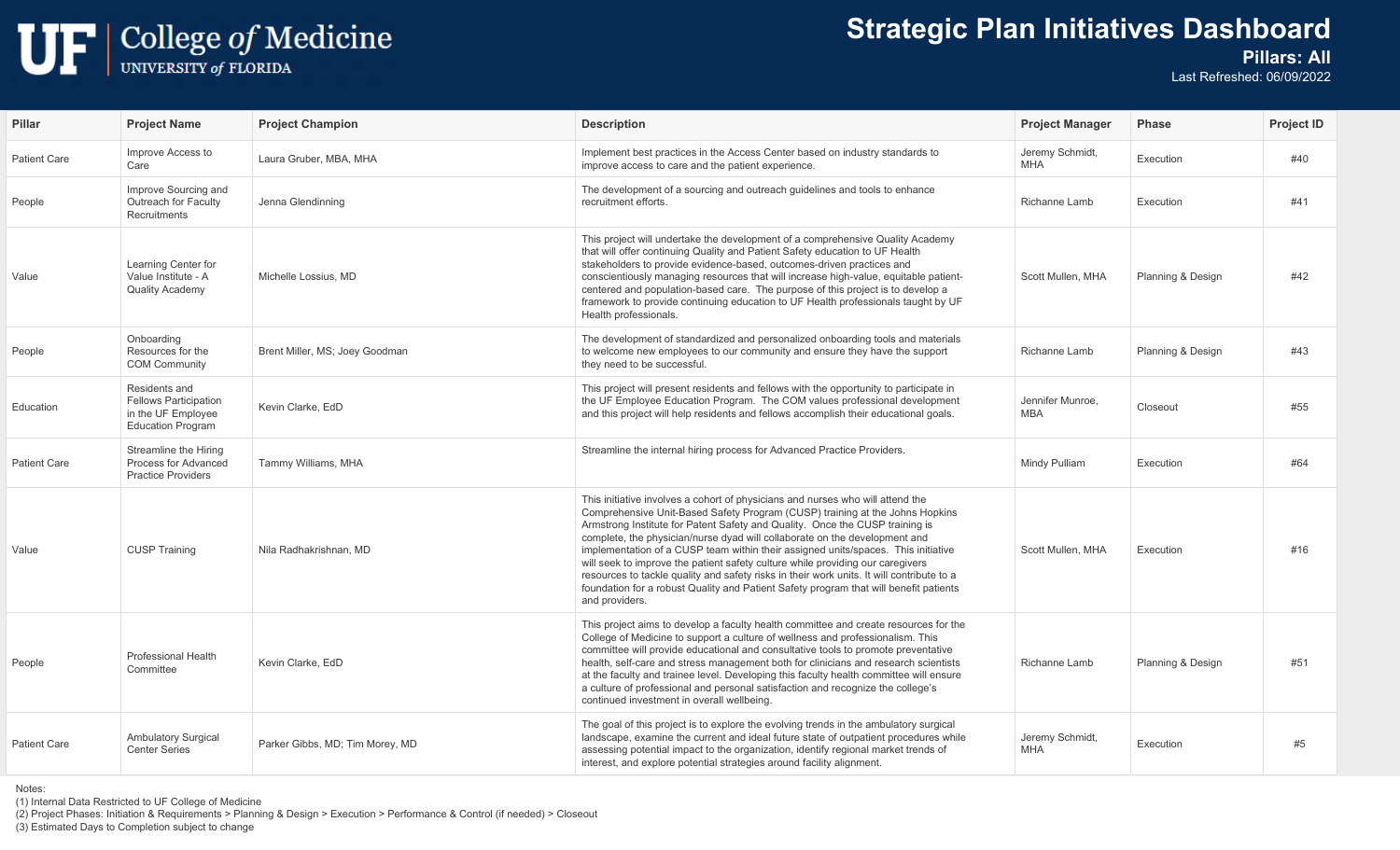

## **Strategic Plan Initiatives Dashboard**

#### **Pillars: All**

Last Refreshed: 06/09/2022

| <b>Pillar</b>       | <b>Project Name</b>                                                                                       | <b>Project Champion</b>                                   | <b>Description</b>                                                                                                                                                                                                                                                                                                                                                                                                                                                                                                                                                                                                                                                                                                                                                                                                                                                                                                                                                                 | <b>Project Manager</b>           | <b>Phase</b>              | <b>Project ID</b> |
|---------------------|-----------------------------------------------------------------------------------------------------------|-----------------------------------------------------------|------------------------------------------------------------------------------------------------------------------------------------------------------------------------------------------------------------------------------------------------------------------------------------------------------------------------------------------------------------------------------------------------------------------------------------------------------------------------------------------------------------------------------------------------------------------------------------------------------------------------------------------------------------------------------------------------------------------------------------------------------------------------------------------------------------------------------------------------------------------------------------------------------------------------------------------------------------------------------------|----------------------------------|---------------------------|-------------------|
| <b>Patient Care</b> | Pre-Op Evaluation<br>Center                                                                               | Josh Sappenfield, MD; Eric Rosenberg, MD                  | The Preoperative Evaluation Project is part of the COM Strategic Plan Patient Care<br>Pillar. A targeted focus on how we approach, organize and manage the<br>preoperative evaluation process will allow us to move toward a proactive approach<br>to ensuring efficiency and effectiveness in the care of our surgical patients. Specific<br>objectives include reducing same-day preventable surgical case cancellations by<br>better preparing patients for their day of surgery; implementing ERAS (enhance<br>recovery after surgery) protocols to streamline perioperative care to reduce<br>morbidity outcomes and length of stay; enhancing support and education to ensure<br>coordinated discharge planning; ensuring best practices are in place for opioid<br>utilization; reducing healthcare waste by utilizing best practices to avoid<br>unnecessary pre-surgical testing; and implementing care coordination efforts to<br>improve patient and family engagement. | Jeffrey Scott, MBA               | Planning & Design         | #50               |
| <b>Patient Care</b> | Ambulatory Intensive<br>Care                                                                              | Marvin Dewar, MD, JD                                      | The goal of this initiative is to create an Intensive Ambulatory Care Clinic that would<br>receive referrals of patients from UF Health clinics and follow-up referrals from UF<br>Health Emergency Departments to improve care of ambulatory sensitive conditions<br>and reduce related unnecessary hospital admissions.                                                                                                                                                                                                                                                                                                                                                                                                                                                                                                                                                                                                                                                          | Liliana Bell, MHA,<br><b>PMP</b> | Initiation & Requirements | #4                |
| People              | Best Place to Work in<br>Academic Medicine                                                                | Shelly Collins, MD                                        | Our UF COM members are diverse in demographics, scope of work and stage of<br>career. Cultivating a work environment where all individuals feel supported and<br>valued, are able to develop professionally, and feel pride in their organization is key<br>to a healthy and happy work culture. This initiative seeks to identify specific<br>elements of what would reflect a best workplace in academic medicine for our UF<br>COM members and to develop a guiding framework for college-wide<br>implementation.                                                                                                                                                                                                                                                                                                                                                                                                                                                               | Jodian Blake, MPH                | Planning & Design         | #8                |
| Research            | Develop and Launch<br>Research Training<br>and<br>WorkforceDevelopme<br>nt Program:R01<br><b>BootCamp</b> | Daniel Wesson, PhD; Elias Sayour, PhD                     | The R01 Boot Camp is a team-science and mentorship-focused program designed<br>to help College of Medicine faculty members receive their first R01 grants from the<br>National Institutes of Health (NIH). Senior faculty with strong track records of NIH<br>funding guide groups of mentees through theproposal development process, while<br>the team structure encourages peersupport and feedback. We aim for a coach/<br>mentee ratio of 1:2 withengagement of team science coach throughout the process.                                                                                                                                                                                                                                                                                                                                                                                                                                                                    | Katherine<br>Blackburn, MSPH     | Execution                 | #20               |
| Research            | Develop and Launch<br>Research Training in<br>Artificial Intelligence:<br>Al Boot Camps                   | Ben Shickel, PhD; Nancy Padilla-Coreano, PhD; Jie Xu, PhD | The Office of Research Affairs is supporting training opportunities fortargeted<br>learner cohorts in the tools of AI research. In the summer of 2022, two pilot Boot<br>Camps will be offered: Al Boot Camp for Medical Studentsand Al Boot Camp for<br>PhD Students.                                                                                                                                                                                                                                                                                                                                                                                                                                                                                                                                                                                                                                                                                                             | Katherine<br>Blackburn, MSPH     | Performance & Control     | #21               |
| Education           | Educational<br>Development<br>Master's Program                                                            | Erik Black, PhD                                           | A Master's degree program in Medical Education from the University of Florida<br>College of Medicine to develop an innovative program using new educational<br>models, focusing on curriculum development, artificial intelligence in medicine and<br>clinical research, research instruction, leadership development, and fundamentals of<br>teaching and developing on-line education content. This degree program will<br>collaborate with the College of Education in utilizing best practices and innovative<br>ways of achieving higher-levels in medical education instruction. This Master's<br>degree program fills a compelling need to enhance, develop, and grow the faculty in<br>leading and executing education research, understand research analytics, publish,<br>and develop skills in evidence-based teaching in their medical and research<br>professions.                                                                                                    | Jeffrey Scott, MBA               | Planning & Design         | #25               |

Notes:

(1) Internal Data Restricted to UF College of Medicine

(2) Project Phases: Initiation & Requirements > Planning & Design > Execution > Performance & Control (if needed) > Closeout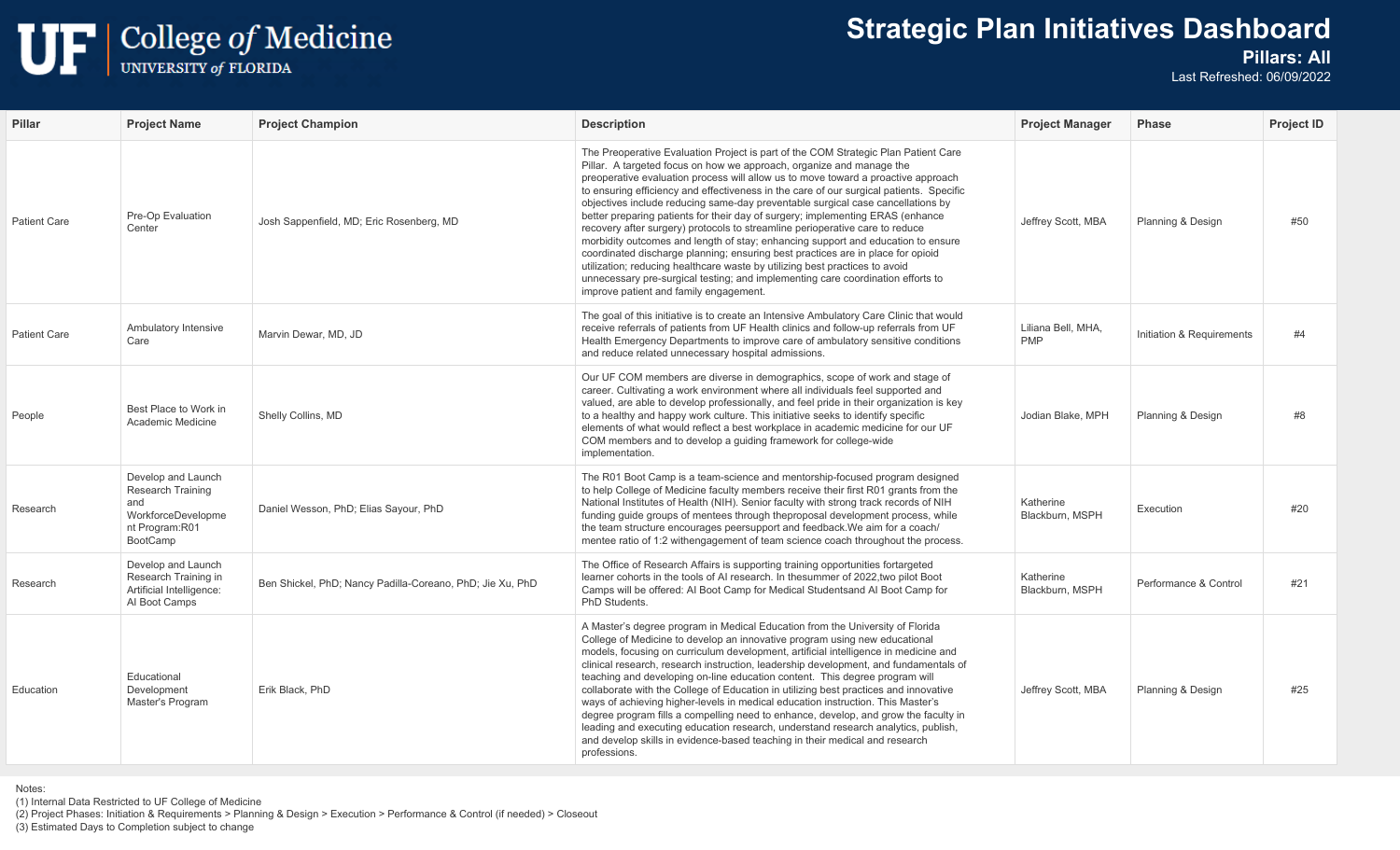## $\begin{tabular}{|c|c|} \hline \textbf{U} & \textbf{College of Medicine} \\ \hline \textbf{UNIVERSITY of FLORIDA} \end{tabular}$

## **Strategic Plan Initiatives Dashboard**

#### **Pillars: All**

Last Refreshed: 06/09/2022

| <b>Pillar</b> | <b>Project Name</b>                                                           | <b>Project Champion</b>                           | <b>Description</b>                                                                                                                                                                                                                                                                                                                                                                                                                                                                                                                                                                                                                                                                               | <b>Project Manager</b>           | <b>Phase</b>              | <b>Project ID</b> |
|---------------|-------------------------------------------------------------------------------|---------------------------------------------------|--------------------------------------------------------------------------------------------------------------------------------------------------------------------------------------------------------------------------------------------------------------------------------------------------------------------------------------------------------------------------------------------------------------------------------------------------------------------------------------------------------------------------------------------------------------------------------------------------------------------------------------------------------------------------------------------------|----------------------------------|---------------------------|-------------------|
| People        | Gratitude Day 2022                                                            | Colleen Koch, MD, MS, MBA                         | Initiative to provide chocolate gifts for COM personnel to share with colleagues as<br>token of their gratitude and appreciation.                                                                                                                                                                                                                                                                                                                                                                                                                                                                                                                                                                | Scott Mullen, MHA                | Planning & Design         | #36               |
| People        | Orange & Brew 2022                                                            | Colleen Koch, MD, MS, MBA                         | In partnership with OPUS Coffee, Dean Koch and Dr. Nelson will host a "Barista"<br>Day' to show appreciation for all COM trainees                                                                                                                                                                                                                                                                                                                                                                                                                                                                                                                                                                | Jeremy Schmidt,<br>MHA           | Planning & Design         | #45               |
| Research      | Plan and Launch the<br><b>Emerging Research</b><br>Scholars-Al PhD<br>Program | Sara Burke, PhD                                   | The Office of Research Affairs is initiating a PhD track for COM studentsfocused on<br>topics of emerging/cutting-edge science. The first two-yearcohortswill focus on<br>Artificial Intelligence. Tenslots are split between the Biomedical Sciences and HOBI-<br>Bioinformatics programs. Participatingstudents will receive in-depth training in Al<br>tools and Team Science, andwork with COM faculty mentors committed to<br>supporting independentresearch experiences for their students                                                                                                                                                                                                 | Katherine<br>Blackburn, MSPH     | Closeout                  | #48               |
| Value         | <b>Catalyst Grants</b><br>Program (RAPIDS)                                    | Patrick Tighe, MD, MS                             | The "Catalyst AI Grants Program" is a College of Medicine (COM) internal<br>investment funding mechanism designed to promote highly innovative patient safety<br>projects involving advanced analytical and artificial intelligence methods.                                                                                                                                                                                                                                                                                                                                                                                                                                                     | Liliana Bell, MHA,<br><b>PMP</b> | Planning & Design         | #10               |
| Diversity     | Project SEARCH                                                                | Colleen Koch, MD, MS, MBA                         | The purpose of this initiative is to become a certified Project SEARCH site to<br>support the UF College of Medicine's focus on promoting and celebrating workplace<br>diversity and inclusion. Project SEARCH is an employment preparation program that<br>provides a framework for community collaboration among schools, agencies, and<br>organizations to help people with intellectual and developmental disabilities find and<br>keep meaningful, satisfying employment.                                                                                                                                                                                                                   | Liliana Bell, MHA,<br><b>PMP</b> | Initiation & Requirements | #53               |
| Patient Care  | The UF Health<br>Concierge Care<br>Program and Rural<br>Outreach              | Aaron Saquil, MD; Joe Manderknock                 | The University of Florida College of Medicine Health Concierge Care Program as<br>part of the COM Strategic Plan Patient Care Pillar will be a world-class program<br>leader in comprehensive medical care. Our Concierge Care Program is a<br>membership-based 24/7 access to your physician in a preventative, highly<br>personalized practice with a quided expertise in the members' primary care<br>experience. In addition, the program will have an arm for rural outreach to our<br>underserved rural population in the State of Florida. This partnership with our rural<br>community will allow for increased access to primary care in many of our<br>underserved areas in the state. | Jeffrey Scott, MBA               | Initiation & Requirements | #65               |
| Education     | Artificial Intelligence<br>(AI) in Medicine<br>Curriculum (Course I)          | P. Tighe, MD, MS; F. Modave, Phd; C. Giordano, MD | The development of an educational program that teaches the foundations of<br>Artificial Intelligence (AI) in the medical field. Students will learn how AI will impact<br>the future of medicine by improving evidence-based decision making through<br>increased biomedical data analyzations. The AI in Medicine curriculum will allow for<br>faculty, fellows, residents, and learners to gain a basic understanding of Al<br>principles as part of the future practice in medicine. This will open opportunities for<br>improved medical efficiencies and collaboration in working with technological<br>advancement in the medical field                                                    | Jeffrey Scott, MBA               | Closeout                  | #6                |

Notes: (1) Internal Data Restricted to UF College of Medicine (2) Project Phases: Initiation & Requirements > Planning & Design > Execution > Performance & Control (if needed) > Closeout (3) Estimated Days to Completion subject to change